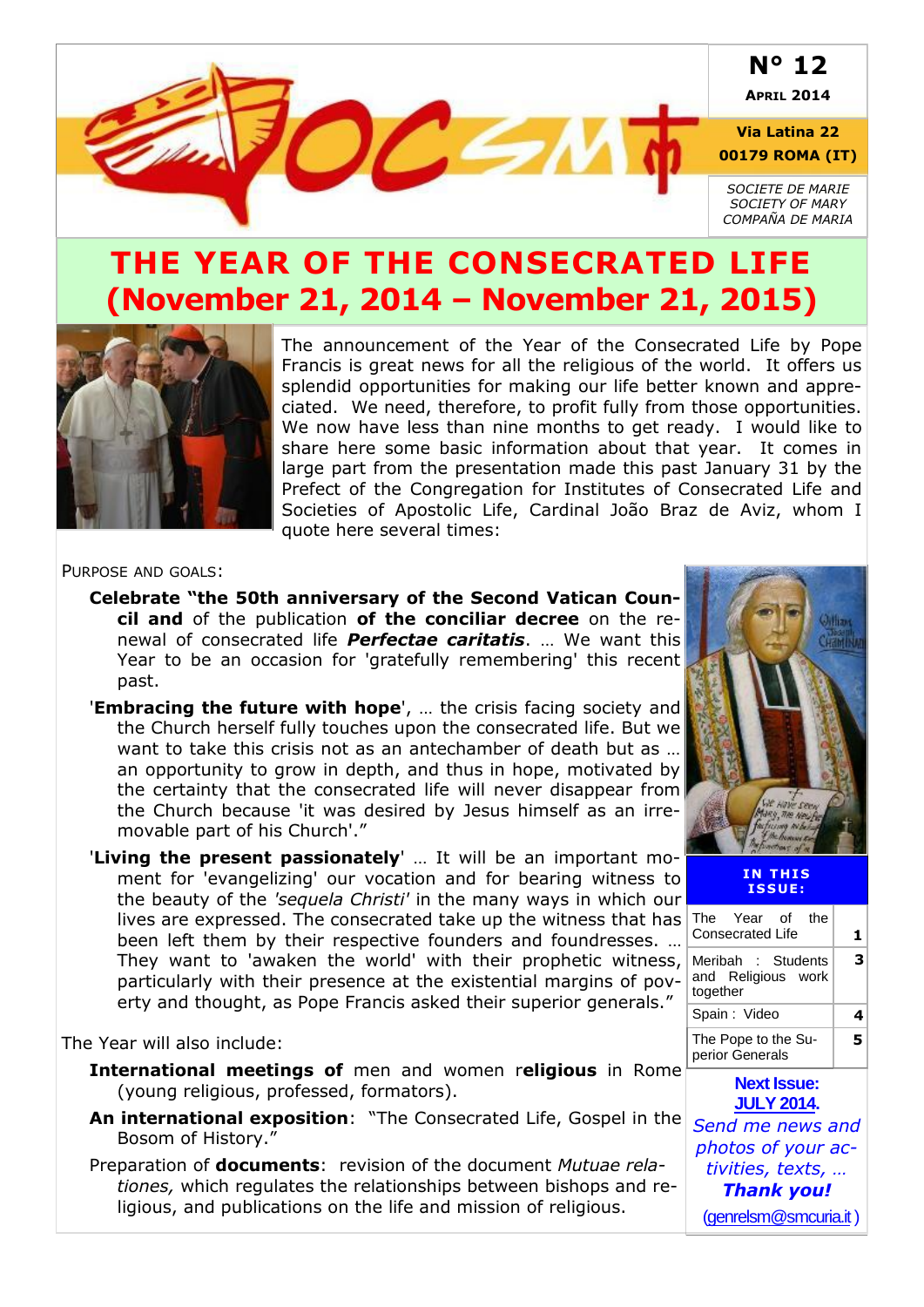#### **OUR RESPONSE**

What Cardinal Braz de Aviz is recommending to us is to give a new dynamism to our religious life along three paths:

**Give thanks** to God for what has been lived,

In spite of the crisis, and even, spurred by it, **move into the future with hope**,

Live our religious life intensely.

I believe these appeals mesh with the profound intention of our General Chapter which called us to *Enliven the Fire*; in giving thanks for the heritage received, to reappropriate it and to live it intensely. The practical suggestions of the Chapter are certainly such that best allow us to live intensely the Year of the Consecrated Life.

Here are some examples of concrete activities responding to the sense of the invitations we have received:

#### **Give thanks**:

Make the religious life and its importance better known throughout the Church and the world;

- Stress the history of our congregation and its contributions in a country, a region, the work in which we are engaged:
- Make known some charismatic Marianist figures: the Marianist blesseds, some great early members of our congregation, certain brothers who are less well known but who illustrate the richness of our tradition in its various aspects;

Produce documents for distribution: videos, montages, expositions, brochures,….

#### **Move into the future with hope**:

Thank God for what the religious are living and accomplishing today, for the Society of Mary, the Daughters of Mary and the Alliance Mariale;

Make known our present life through direct contact with the community: a meeting, a visit to the community location; a day of religious life with us; …..

Organize some times of reflection on vocation; invite others to the Marianist religious life;

Review our vocational ministry materials;

….

….

….

#### **Live our religious life intensely**:

- Let oneself be challenged by the texts of the General Chapter (*To Enliven the Fire*) and guidelines of our Unit;
- Establish a realistic and bold Unit or community project that really allows for giving new dynamism to our Marianist life and mission;
- Evaluate and relaunch our personal and community implementation of these guidelines;

What are we going to do in our Unit? What are our plans for living fully the Year of the Consecrated Life? How can it be made profitable for vocation ministry? I suggest that all the Unit Councils and all the Vocation Directors reflect upon this, but also each community and each brother. This Year is for each one of us and for the entire Church. It must not remain without a response on our part!

P. André Fétis, sm — Assistant general for Religious Life



#### **POPE FRANCIS TO THE GENERAL CHAPTER OF THE SALESIANS (March 31, 2014)**

*At times, the vocation to consecrated life is confused with the choice of being a volunteer, and this distorted view does not bode well for Institutes. Next year, 2015, is dedicated to consecrated life, and will be a favorable opportunity to present its beauty to young people. We need, always, to avoid partial views so we do not give rise to fragile* 

*vocational responses supported by weak motivation. Apostolic vocations ordinarily are the result of good youth ministry. Looking after vocations demands specific attention: prayer above all, then activities which are proper to this task, personalized approaches, the courage to make the proposal, accompaniment, family involvement. The geography of vocation has changed and is changing, and this means new demands on formation, accompaniment and discernment.*

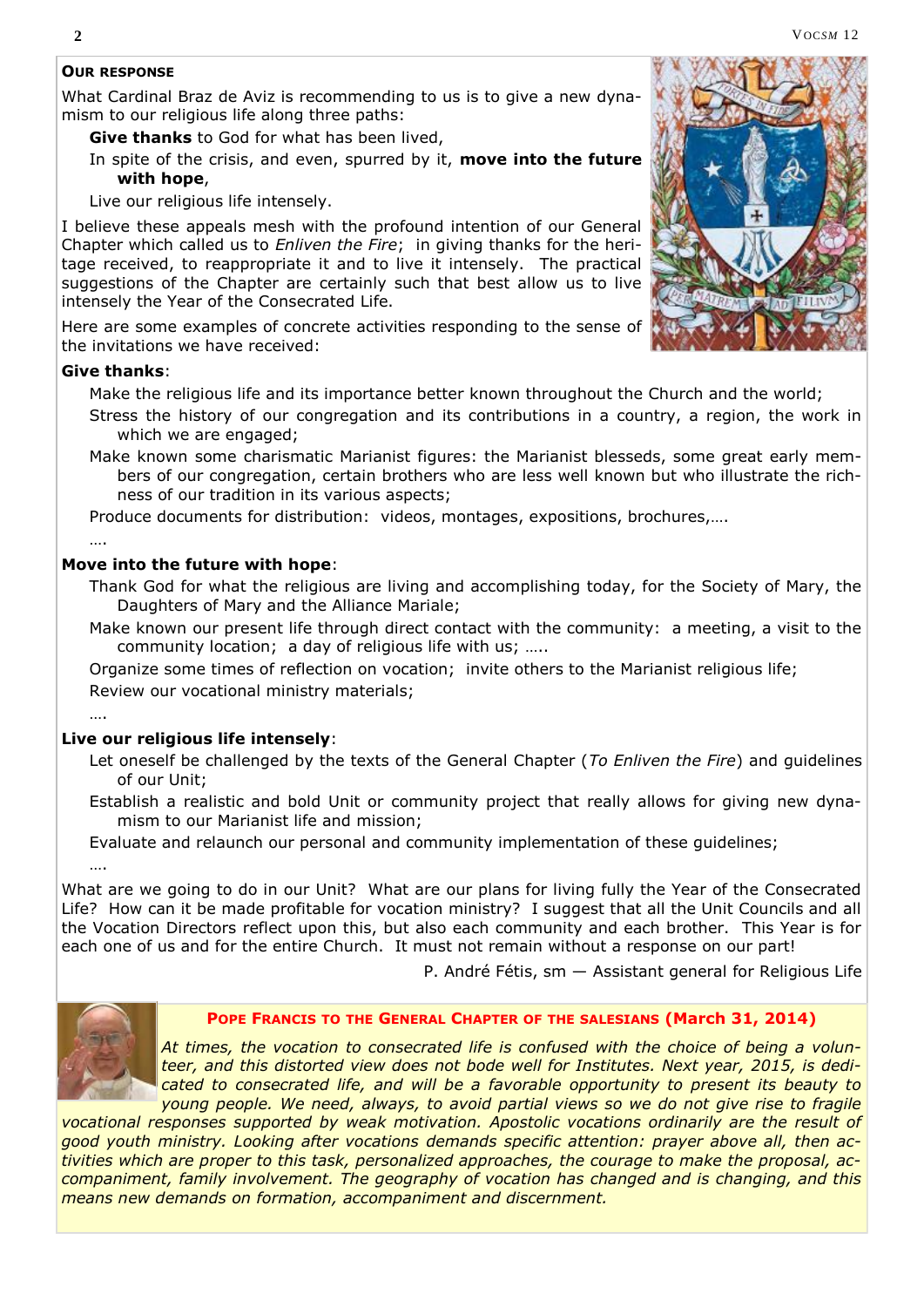### **MERIBAH : Family Spirit in Action: Students and Religious Work Together to Rebuild lives**



*You will rebuild the ancient ruins, Build up on the old foundations. You will be called "Breach-mender," "Restorer of ruined houses." Isaiah 58:12*

During the last days of October 2012, Hurricane Sandy slammed many Caribbean nations and the highly populated eastern sea-coast of the USA. The storm lasted many hours and when it was all over, it left a horrible trail of destruction and death. In fact, it is considered the second most devastating hurricane in the history of the United States.

The storm passed directly over the Marianist Communities and schools of the Province of Meribah on Long Island, just east of New York City. Thankfully, the damage sustained there was much less than that of many of their neighbors. Nevertheless, numerous neighbors, the families of their students and lay collaborators found their homes destroyed, with almost all possessions lost. Immediately, the Marianists began organizing relief efforts, providing food, shelter and clothing to hundreds of refugees and emergency workers. This effort continued intensely for months, and today, more than a year later, it still continues.

Several years earlier, in response to the most devastating

storm in USA history, Hurricane Katrina, the Province's two secondary schools had organized relief efforts for the victims in the vicinity of New Orleans. These efforts included collecting donations in New York, but they also involved students, religious and lay teachers going to New Orleans during vacation periods to rebuild the homes and schools of the victims. Now, after several years of this good work, in an ironic twist of fortune, they found themselves suffering the very same devastation which that they had worked so hard to help others overcome. No longer did they need to travel far away, as they needy were all around them.

In the months since "Superstorm Sandy" Marianist religious and their students have helped rebuild several houses, even some belonging to the students and their families. They work side-byside with generous enthusiasm, despite difficult conditions and exhausting work. Fr. Garrett Long, SM, Assistant Provincial and Chaplain of Chaminade High School, coordinates much of the effort. He is assisted by Bro. Kenneth Hoagland, SM, Principal of Kellenberg Memorial High School, and many members of the Province. Some of the students are highly skilled in construction, after several years of working with the brothers, while others simply lend a hand wherever it is needed. All generosity is gratefully accepted. The whole activity bears witness to the "Family Spirit" that characterizes the Marianist Charism. During vacation periods, many of the students join the religious communities for prayer, meals and informal interaction in the evenings after working at the construction site during the day. By doing so, they also are exposed to the life we share as religious and they learn first-hand that generous service is the fruit of prayer and fraternal concern, traits that are at the root of our common Marianist vocation.

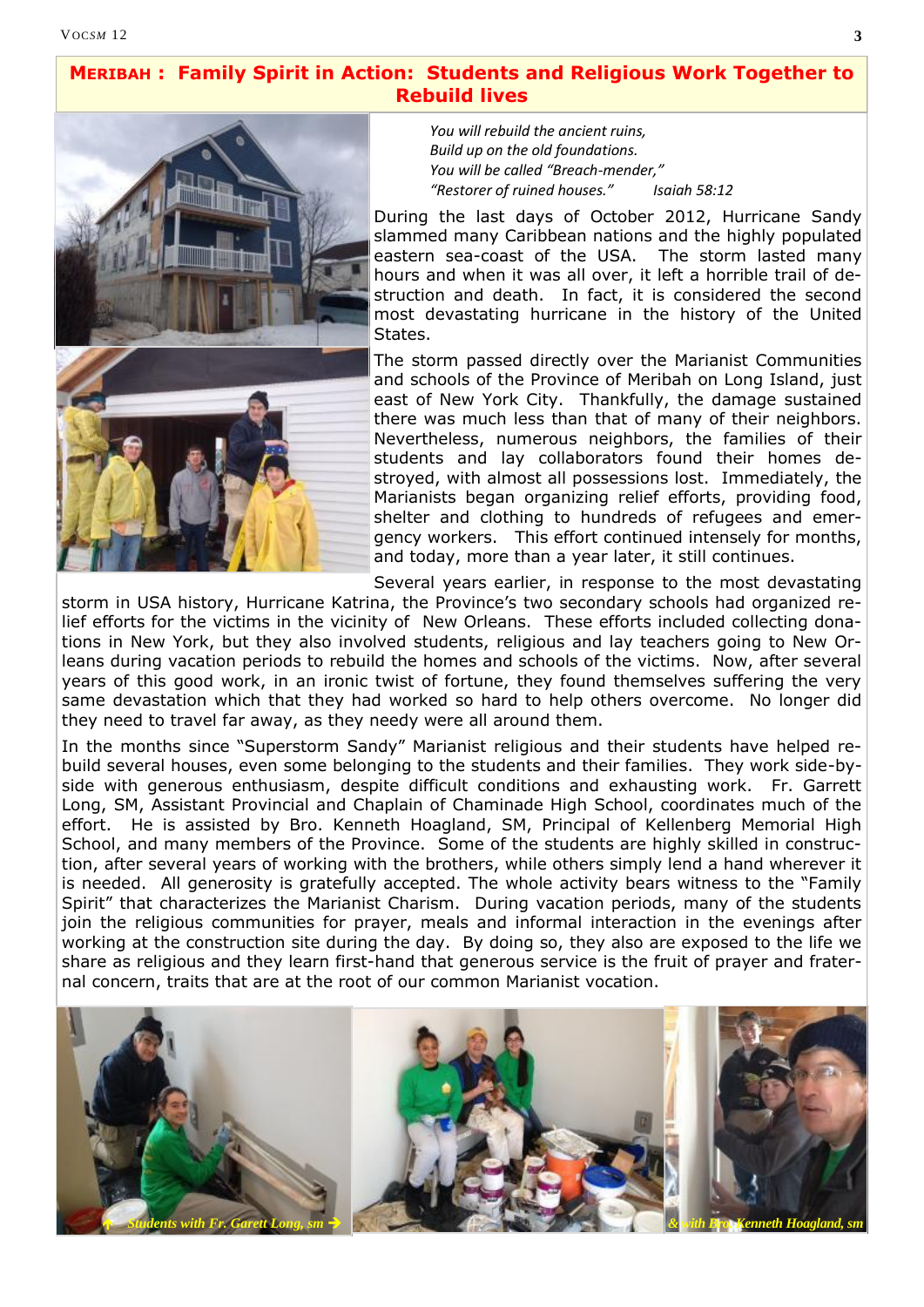# **FUERTES EN LA FE**: A video to make the Marianist religious life known in Spain



The Vocation Service of the Province of Spain, under the direction of Rogelio Nuñez, SM, Vice Provincial, has just put into circulation among all the works and communities of the Province a video presentation on the life of the brothers. It is composed of three parts, which can be used separately:

- *Strong in Faith* presents a series of testimonies by religious and by lay persons close to the brothers (11');
- *Ask Yourself Why Not* is intended to encourage questioning among youth and dialogue with them (4');

*24 Hours in the Life of a Marianist* (3,5').

This production, very attractive and lively, integrates the participation of many brothers, stressing the richness of the Province's diversity of

ages and of talents. The following pictures